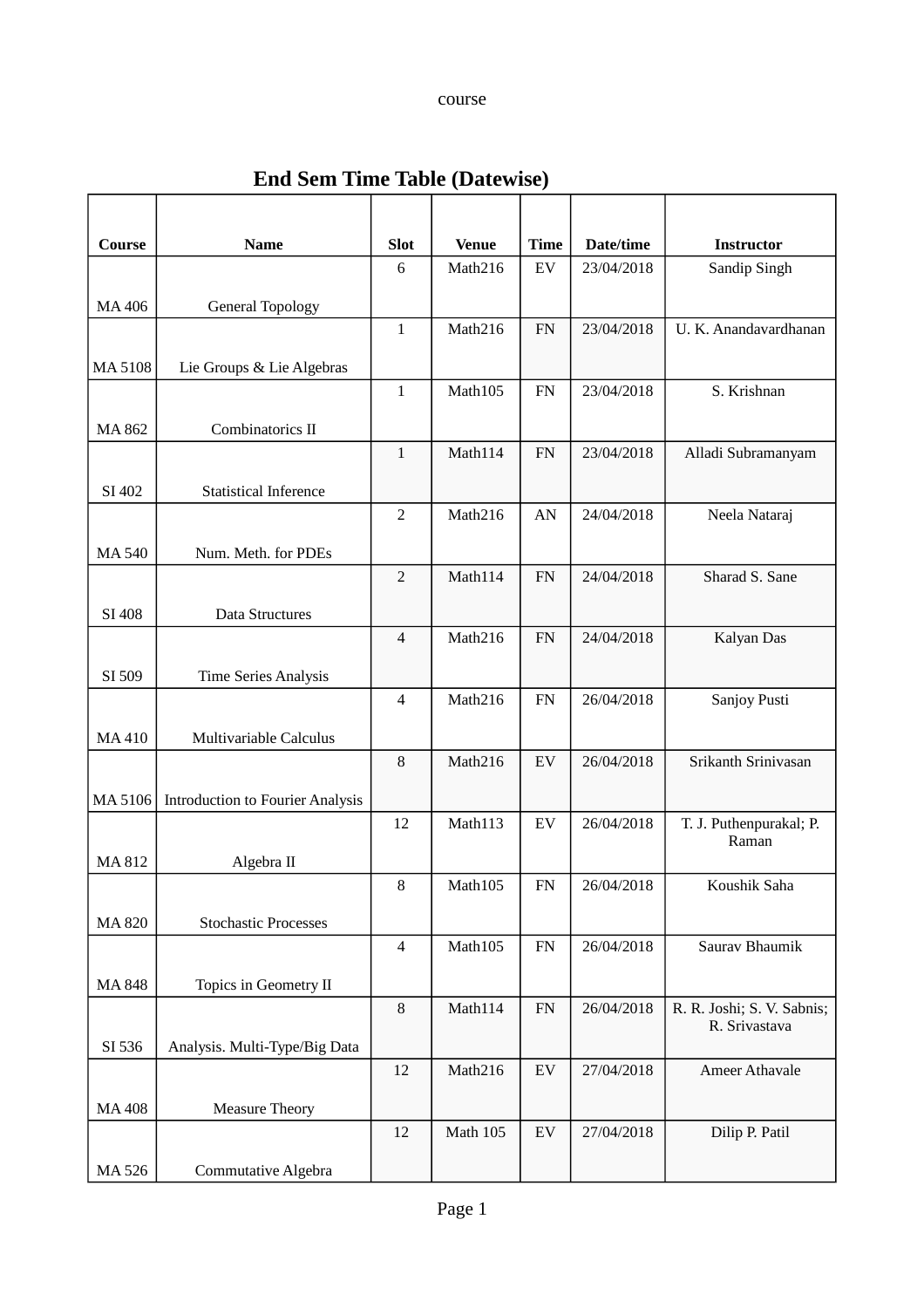course

|              |                                     | 14               | Math114         | ${\rm FN}$ | 27/04/2018 | P. Vellaisamy                    |
|--------------|-------------------------------------|------------------|-----------------|------------|------------|----------------------------------|
| SI 534       | Nonparametric Statistics            |                  |                 |            |            |                                  |
|              |                                     | 5                | IC <sub>3</sub> | AN         | 28/04/2018 | Sourav Pal                       |
| MA 412       | <b>Complex Analysis</b>             |                  |                 |            |            |                                  |
|              |                                     | 5                | Math216         | AN         | 28/04/2018 | Sudhir R. Ghorpade               |
|              |                                     |                  |                 |            |            |                                  |
| <b>MA524</b> | <b>Algebraic Number Theory</b>      | $\sqrt{ }$       | Math216         | ${\rm EV}$ | 28/04/2018 | A.K.Pani                         |
|              |                                     |                  |                 |            |            |                                  |
| MA 534       | Modern Theory of PDE                |                  |                 |            |            |                                  |
|              |                                     | 5                | LC002           | AN         | 28/04/2018 | S. Mukhopadhyay                  |
| SI 422       | <b>Regression Analysis</b>          |                  |                 |            |            |                                  |
|              |                                     | 5                | <b>Math 113</b> | AN         | 28/04/2018 | K. S. Kumar                      |
| SI 527       | Intro. to Derivative Pricing        |                  |                 |            |            |                                  |
|              |                                     | 6                | Math113         | ${\rm FN}$ | 29/04/2018 | Sudarshan Gurjar                 |
| <b>MA510</b> | Intro. to Algebraic Geometry        |                  |                 |            |            |                                  |
|              |                                     |                  | Math114         | ${\rm FN}$ | 30/04/2018 | Ashish Das                       |
|              |                                     |                  |                 |            |            |                                  |
| SI 526       | <b>Experimental Designs</b>         | 10               | Math216         | FN         | 02/05/2018 | Bata K. Das                      |
|              |                                     |                  |                 |            |            |                                  |
| <b>MA504</b> | <b>Operators on Hilbert Spaces</b>  |                  |                 |            |            |                                  |
|              |                                     | 10               | Math216         | ${\rm FN}$ | 02/05/2018 | S Kumar; R Srivastava, K<br>Saha |
| MA 858       | Topics in Probability II            |                  |                 |            |            |                                  |
|              |                                     | 11               | Math105         | ${\rm EV}$ | 02/05/2018 | Prachi Mahajan                   |
| MA 814       | <b>Complex Analysis</b>             |                  |                 |            |            |                                  |
|              |                                     | $10\,$           | Math105         | ${\rm FN}$ | 02/05/2018 | M. Vanninathan                   |
| <b>MA818</b> | Partial Differential Equations II   |                  |                 |            |            |                                  |
|              |                                     | $11\,$           | LA 301          | ${\rm EV}$ | 02/05/2018 | Swapneel A. Mahajan              |
| SI 416       |                                     |                  |                 |            |            |                                  |
|              | Optimization                        | 10               | Math114         | ${\rm FN}$ | 02/05/2018 | P. Vellaisamy                    |
|              |                                     |                  |                 |            |            |                                  |
| SI 514       | <b>Statistical Modeling</b>         |                  |                 |            | 03/05/2018 |                                  |
|              |                                     | 14               | Math216         | AN         |            | Madhusudan Manjunath             |
| MA 414       | Algebra I                           |                  |                 |            |            |                                  |
|              |                                     | $\,6\,$          | Math105         | ${\rm AN}$ | 03/05/2018 | Santanu Dey                      |
| MA 824       | <b>Functional Analysis</b>          |                  |                 |            |            |                                  |
|              |                                     | $\boldsymbol{9}$ | Math216         | ${\rm EV}$ | 04/05/2018 | Vishnu Dutt Sharma               |
| MA 5104      | <b>Hyperbolic Conservation Laws</b> |                  |                 |            |            |                                  |